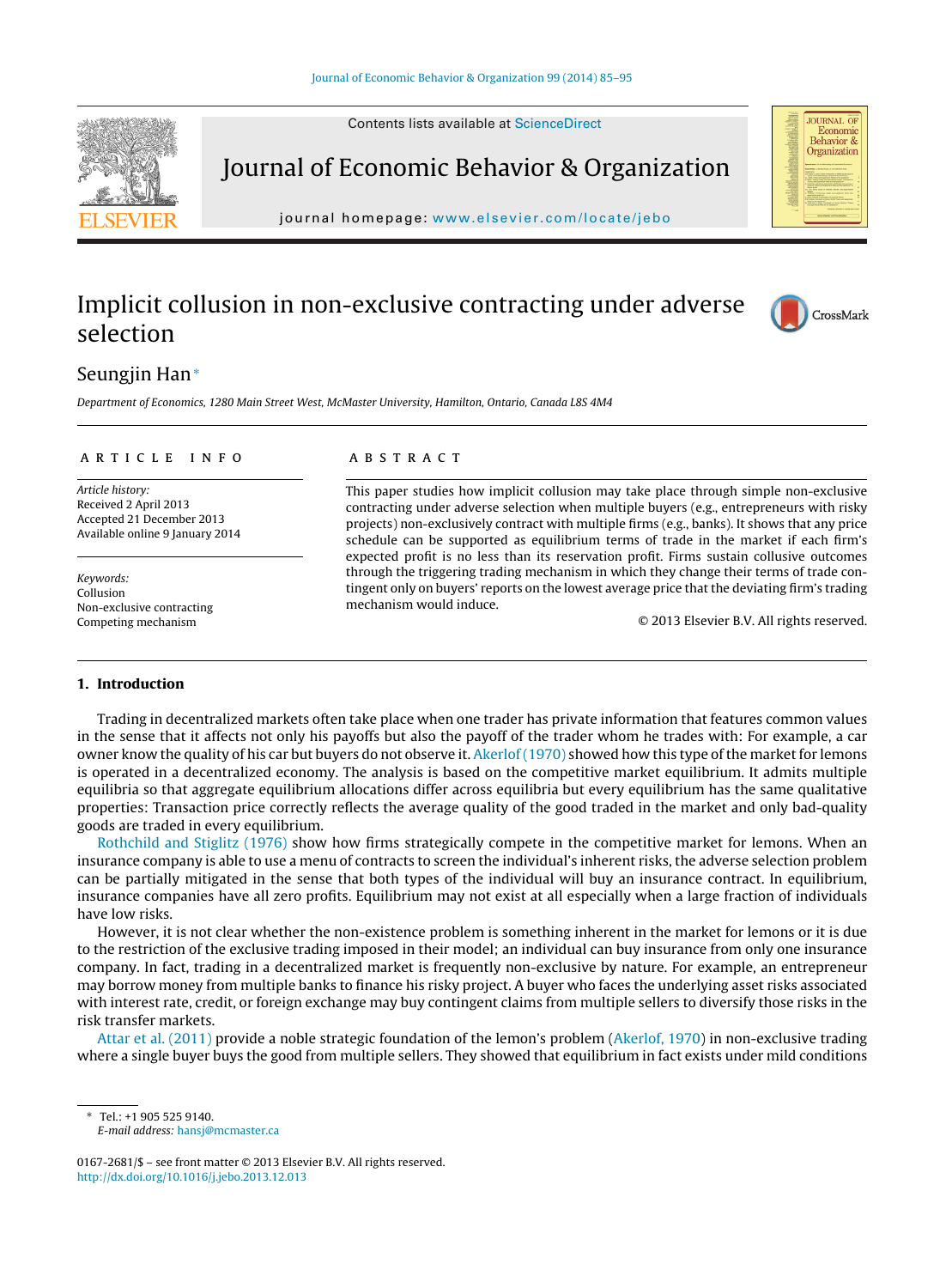in non-exclusive trading. Their results are consistent with Akerlof in the sense that the transaction price correctly reflects the average quality of the good traded in the market. However, aggregate equilibrium allocations are shown to be unique in their model.

Non-exclusive trading in fact happens on both sides ofthe market; buyers with the underlying risks buy contingent claims from multiple sellers and sellers sell contingent claims to multiple buyers as well in the risk transfer markets; entrepreneurs borrow money from multiple banks and banks lend money to multiple entrepreneurs as well in loan contracting. When we model non-exclusive trading explicitly on both sides of the market, it raises a new scope of negotiation for parties who offer contracting schemes. For example, when a bank negotiates a pair of principal and repayment with a borrower, it can make its offer based not only on communication with that borrower but also on communication with all the other borrowers.

Generally, non-exclusive contracting with multiple buyers (e.g., entrepreneurs in loan contracting)is generally a complex process for firms (e.g., banks in loan contracting, sellers) because buyers can also contract with competing firms. In this contracting environment, buyers may well communicate with firms at the contracting stage because firms can ask buyers about competing firms' terms of trade (e.g. principal and repayment pairs in loan contracting). Importantly, when multiple buyers communicate with firms, firms can compare what buyers are telling. This may make it easier for firms to acquire the true information on competing firms' terms of trade from buyers' reports on competing firms' terms of trade. Subsequently, firms may want to offer their negotiation schemes (formally, trading mechanisms) in which their terms of trade depend on buyers' reports on competing firms' terms of trade. In this way, firms can punish a deviating firm by changing their terms of trade upon buyers' reports on the deviating firm's terms of trade and hence they may sustain many collusive outcomes.

The idea of collusion through complex negotiation schemes motivates the literature on competing mechanism design in which, for example, multiple firms compete in designing their trading mechanisms ([Epstein](#page--1-0) [and](#page--1-0) [Peters,](#page--1-0) [1999;](#page--1-0) [Yamashita,](#page--1-0)  $2010$ ). However, the languages that are required for buyers to use in the negotiation schemes are quite complex.<sup>1</sup> Furthermore, in order to punish the deviating firm, buyers play the (worst) continuation equilibrium for the deviator upon his deviation to an arbitrary complex negotiation schemes while the other firms offers what they are supposed to offer. However, the literature on competing mechanism design does not show how to derive the continuation equilibrium that punishes the deviator upon his deviation to an arbitrary negotiation schemes because it focuses on a general methodology. For these reasons, very few economic applications have been developed despite of its huge potential on applications.

Given the prevailing examples of non-exclusive trading under adverse selection, it is quite important to develop a model that provides tractable negotiation schemes for various collusive outcomes among firms. In this context, the simplicity of a buyer's communication seems important to understand implicit collusion in the applications of non-exclusive trading problems. The purpose of this paper is two folds: First, it aims to develop a simple equilibrium mechanism that can minimize the buyer's communication burden, for a better understanding of implicit collusion in non-exclusive contracting under adverse selection such as investment financing, insurance, and various other trading problems. Second, it completely characterizes the continuation equilibrium that punishes the deviating firm upon its deviation to any arbitrary trading mechanism.

Consider a market for a good where each privately informed buyer can buy from any number of firms and each firm can also sell its product to any number of privately informed buyers. Firms can freely offer any arbitrary trading mechanism that make quantity and monetary payment pairs across buyers contingent on their messages. The market terms of trade can be characterized by a price schedule that specify monetary payment from the buyer as a function of the quantity that the buyer buys. The key result of the paper is to show how to construct an equilibrium trading mechanism for firms, given their implicit agreement on a price schedule, in a way that no firm gains by deviating to any arbitrary complex trading mechanism. Then, we show that any price schedule can be supported as equilibrium terms of trade in the market as long as it ensures that each firm receives no less profit than its reservation profit.

This paper proposes the triggering trading mechanism with which firms can maintain their implicit agreement on a price schedule, say **y**˜. A triggering trading mechanism asks each buyer to report, along with the quantity that he wants to buy from the firm, whether there is a deviating firm and, if so, what would be the deviating firm's lowest average price that he believes he would face if he was the only one who bought from the deviating firm. When buyers are anonymous so that the trading mechanism is anonymous, each buyer has the same belief on the lowest average price that the deviating firm's trading mechanism would induce when he would be the only one who participated in the deviating firm's trading mechanism. As shown later, this approach is easily extended to the case in which sellers offer different price schedules to ex-ante heterogeneous buyers.

The triggering trading mechanism has the following structure. When two or more buyers participate in a firm's triggering trading mechanism, and more than half of their reports on the deviating firm's lowest average price are all  $p$ , then the firm offers a linear price schedule such that its unit price matches the minimum between  $p$  and the lowest average price of  $\tilde{y}$ , which is a price schedule firms implicitly agree on. In all other cases, the firm continues to offer  $\tilde{v}$ .

Let us now characterize the continuation equilibrium that punishes the deviating firm upon its deviation to any arbitrary trading mechanism. When a firm deviates to an arbitrary trading mechanism, each buyer reports his true belief p to nondeviating firms. Then, each non-deviating firm's price schedule is the linear price schedule in which the unit price matches the

 $1$  The buyer needs to send a message that is an infinite sequence of real numbers ([Epstein](#page--1-0) [and](#page--1-0) [Peters,](#page--1-0) [1999\)](#page--1-0) or need to recommend to the firm an entire mapping (i.e., direct mechanism) from buyers' types to the firm's actions that the firm should implement [\(Yamashita,](#page--1-0) [2010;](#page--1-0) [Peters](#page--1-0) [and](#page--1-0) [Troncoso](#page--1-0) [Valverde,](#page--1-0) [2010\).](#page--1-0)